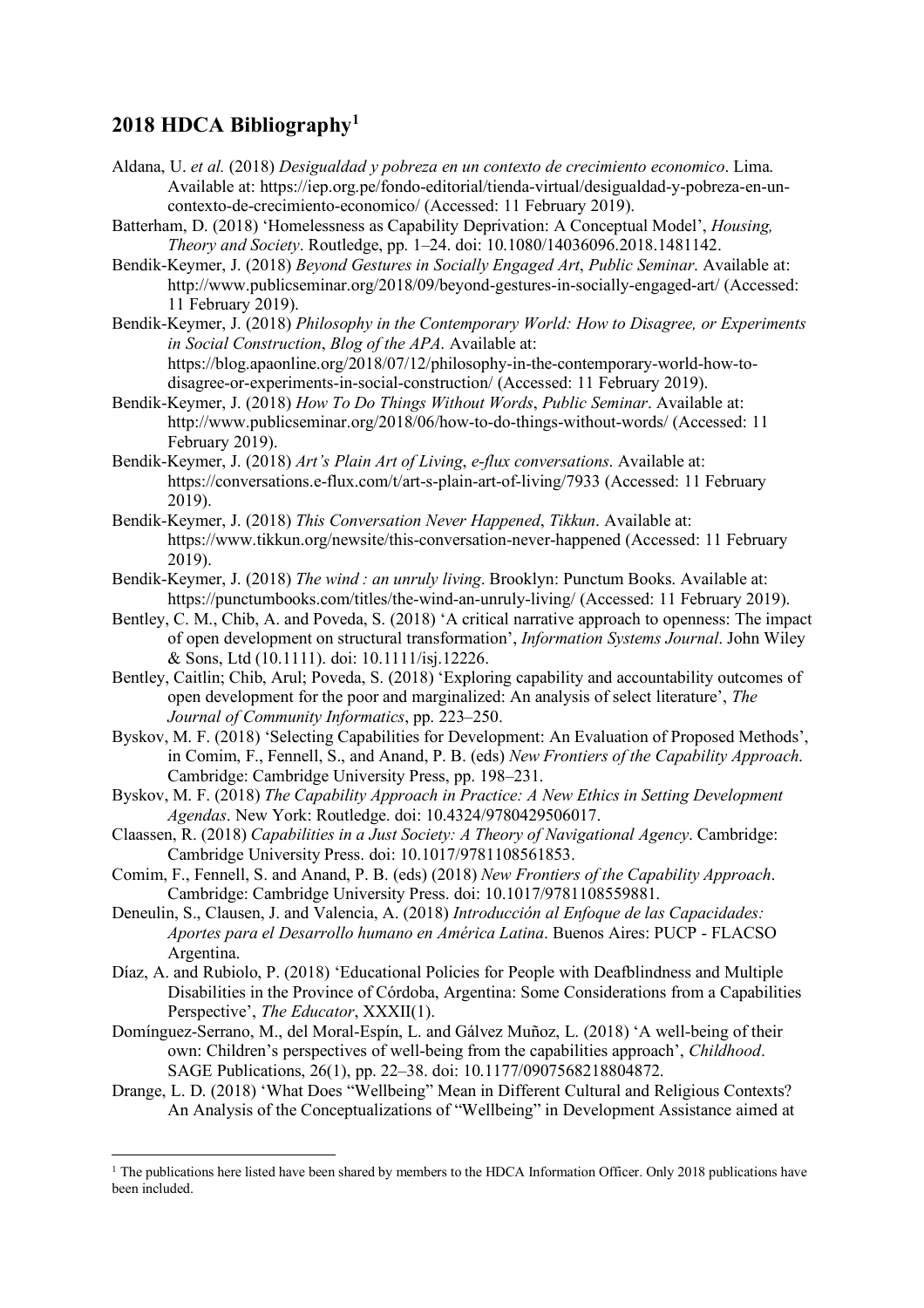Indigenous Peoples in the Andes', *Forum for Development Studies*. Routledge, pp. 1–22. doi: 10.1080/08039410.2018.1534754.

- Hernandez, A. (2018) 'Enfoque de la Capacidad: rasgos centrales. La pluralidad y la libertad', in Phelan, M. (ed.) *El círculo virtuoso del desarrollo humano*. Caracas: Universidad Central de Venezuela.
- Keleher, L. (2018) 'The Demanding Task of Limiting Demandingness', *Journal of Human Development and Capabilities*. Routledge, 19(1), pp. 91–96. doi: 10.1080/19452829.2017.1421031.
- Kolers, A. (2017) 'Solidarity as environmental justice in brownfields remediation', *Critical Review of International Social and Political Philosophy*. Routledge, 21(5), pp. 554–569. doi: 10.1080/13698230.2017.1398857.
- Mathebula, M. (2018) *Engineering education for sustainable development : a capabilities approach*. Oxon: Routledge. Available at: https://www.routledge.com/Engineering-Education-for-Sustainable-Development-A-Capabilities-Approach/Mathebula/p/book/9781138038905 (Accessed: 5 February 2018).
- Mitchell, A., Del Monte, P. and Deneulin, S. (2018) 'School completion in urban Latin America: the voices of young people from an informal settlement', *Oxford Development Studies*. Routledge, 46(1), pp. 45–56. doi: 10.1080/13600818.2017.1387242.
- Mitchell, A., Macció, J. and Mariño Fages, D. (2018) 'The Effects of Emergency Housing on Wellbeing: Evidence from Argentina's Informal Settlements', *The European Journal of Development Research*. Palgrave Macmillan UK, pp. 1–26. doi: 10.1057/s41287-018-0166-z.
- Mitchell, A. and Macció, J. (2018) *Evaluating the effects of housing interventions on multidimensional poverty: the case of TECHO-Argentina*. 120. Oxford: Oxford Poverty and Human Development Initiative (OPHI). Available at: https://ora.ox.ac.uk/objects/uuid:84758e1c-b71d-486c-8754-13bba719712f (Accessed: 11 February 2019).
- Otto, H.-U., Walker, M. and Ziegler, H. (eds) (2018) *Capability-promoting policies enhancing individual and social development*. Bristol: Policy Press. Available at: http://press.uchicago.edu/ucp/books/book/distributed/C/bo27391656.html (Accessed: 14 February 2018).
- Parente, F. (2018) 'A Multidimensional Analysis of the EU Regional Inequalities', *Social Indicators Research*. Springer Netherlands, pp. 1–28. doi: 10.1007/s11205-018-2000-6.
- Poveda, S. (2018) 'A psychosocial analysis of development outcomes: a digital literacy case study in Myanmar', *International Development Planning Review*. Liverpool University Press, 40(3), pp. 273–297. doi: 10.3828/idpr.2018.12.
- Simpson, N. P. (2018) 'Applying the Capability Approach to Enhance the Conceptualization of Wellbeing in Environmental Assessment', *Journal of Human Development and Capabilities*. Routledge, 19(3), pp. 365–397. doi: 10.1080/19452829.2018.1469118.
- Simpson, N. P. and Basta, C. (2018) 'Sufficiently capable for effective participation in environmental impact assessment?', *Environmental Impact Assessment Review*. Elsevier, 70, pp. 57–70. doi: 10.1016/J.EIAR.2018.03.004.
- Soubirou, M. (2018) 'The No TAV Entrepreneurs' Transition Towards a Sustainable Solidarity Economy: Pragmatic Analysis of a Social Innovation Process', *Journal of Entrepreneurial and Organizational Diversity*, 7(1), pp. 88–110. Available at: https://papers.ssrn.com/sol3/papers.cfm?abstract\_id=3251989 (Accessed: 11 February 2019).
- Soubirou, Marina, L. A. (2018) 'Reconquérir le pouvoir par la proximité : les entrepreneurs du Val de Suse et la finance', in Talandier, M. and Pecqueur, B. (eds) *Renouveler la géographie économique*. Paris: Economica. Available at: https://www.pactegrenoble.fr/biblio/reconquerir-le-pouvoir-par-la-proximite-les-entrepreneurs-du-val-de-suseet-la-finance (Accessed: 11 February 2019).
- Soubirou, Marina, L. A. (2018) 'Le " peuple No TAV" Bas-Valsusain à l'avant-garde d'une transition globale vers la soutenabilité?', in Fourny, M.-C. and Gal, S. (eds) *Montagne et liminalité : les manifestations alpines de l'entre-deux XVIe-XXIe siècles*. Grenoble: Presses Universitaires de Grenoble. Available at: https://www.pacte-grenoble.fr/biblio/le-peuple-no-